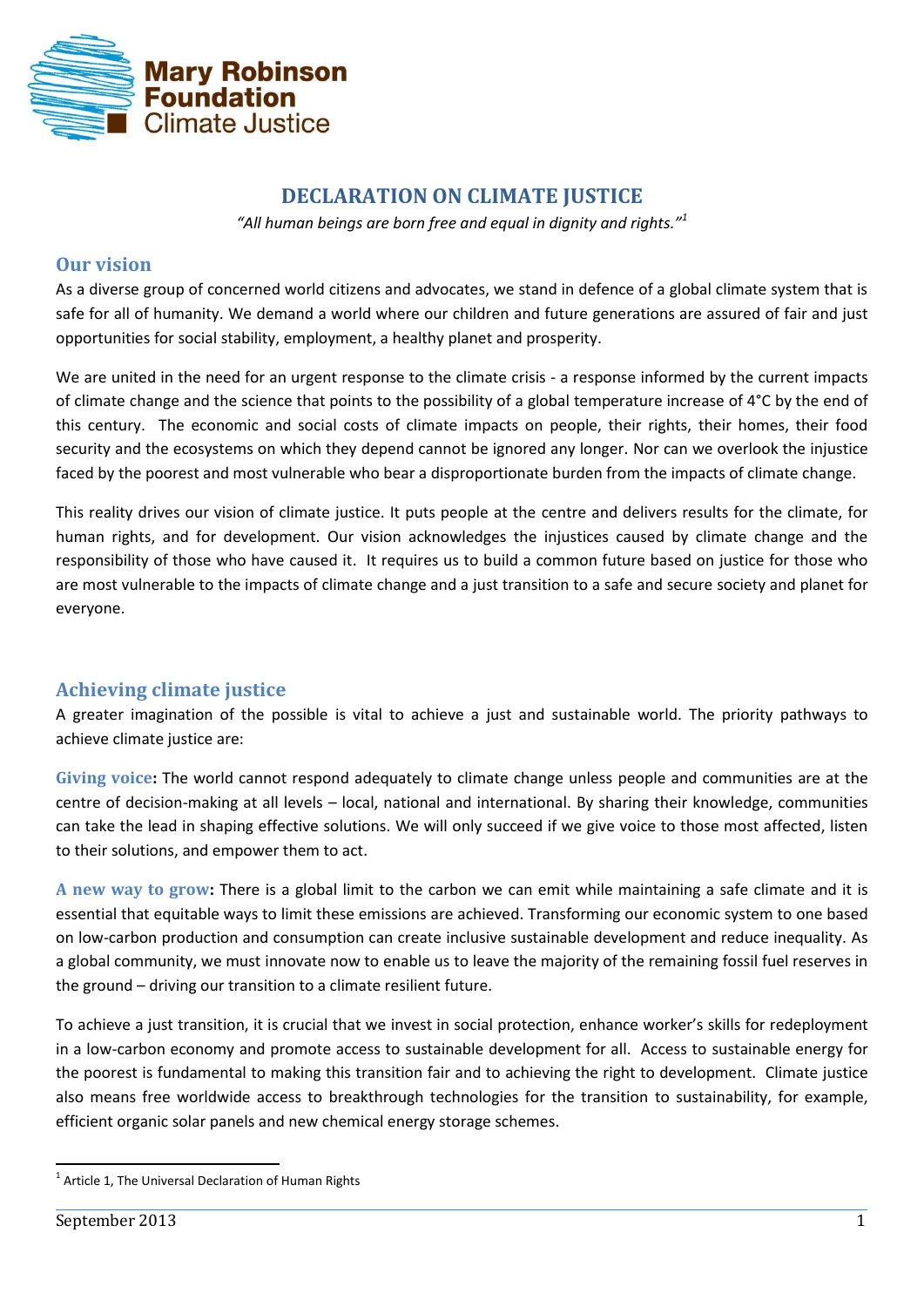**Investing in the future:** A new investment model is required to deal with the risks posed by climate change – now and in the future, so that intergenerational equity can be achieved. Policy certainty sends signals to invest in the right things. By avoiding investment in high-carbon assets that become obsolete, and prioritizing sustainable alternatives, we create a new investment model that builds capacity and resilience while lowering emissions.

Citizens are entitled to have a say in how their savings, such as pensions, are invested to achieve the climate future they want. It is critical that companies fulfil their social compact to invest in ways that benefit communities and the environment. Political leaders have to provide clear signals to business and investors that an equitable low-carbon economic future is the only sustainable option.

**Commitment and accountability:** Achieving climate justice requires that broader issues of inequality and weak governance are addressed both within countries and at a global level. Accountability is key. It is imperative that Governments commit to bold action informed by science, and deliver on commitments made in the climate change regime to reduce emissions and provide climate finance, in particular for the most vulnerable countries.

All countries are part of the solution but developed countries must take the lead, followed by those less developed, but with the capacity to act. Climate justice increases the likelihood of strong commitments being made as all countries need to be treated fairly to play their part in a global deal. For many communities, including indigenous peoples around the world, adaptation to climate change is an urgent priority that has to be addressed much more assertively than before.

**Rule of law:** Climate change will exacerbate the vulnerability of urban and rural communities already suffering from unequal protection from the law. In the absence of adequate climate action there will be increased litigation by communities, companies and countries. International and national legal processes and systems will need to evolve and be used more imaginatively to ensure accountability and justice. Strong legal frameworks can provide certainty to ensure transparency, longevity, credibility and effective enforcement of climate and related policies.

### **Transformative leadership**

World leaders have an opportunity and responsibility to demonstrate that they understand the urgency of the problem and the need to find equitable solutions now.

At the international level and through the United Nations, it is crucial that leaders focus attention on climate change as an issue of justice, global development and human security. By treating people and countries fairly, climate justice can help to deliver a strong, legally binding climate agreement in 2015. It is the responsibility of leaders to ensure that the post-2015 development agenda and the UNFCCC climate negotiations support each other to deliver a fair and ambitious global framework by the end of 2015. Local and national leaders will implement these policies on the ground, creating an understanding of the shared challenge amongst the citizens of the world and facilitating a transformation to a sustainable global society.

As part of global collective action, greater emphasis should be given to the role of diverse coalitions that are already emerging at the community, local, city, corporate and country levels and the vital role they play in mobilizing action. These coalitions are already championing the solutions needed to solve the crisis and their effect can be maximized by supporting them to connect and scale up for greater impact.

Climate justice places people at its centre and focuses attention on rights, opportunities and fairness. For the sake of those affected by climate impacts now and in the future, we have no more time to waste. The 'fierce urgency of now' compels us to act.